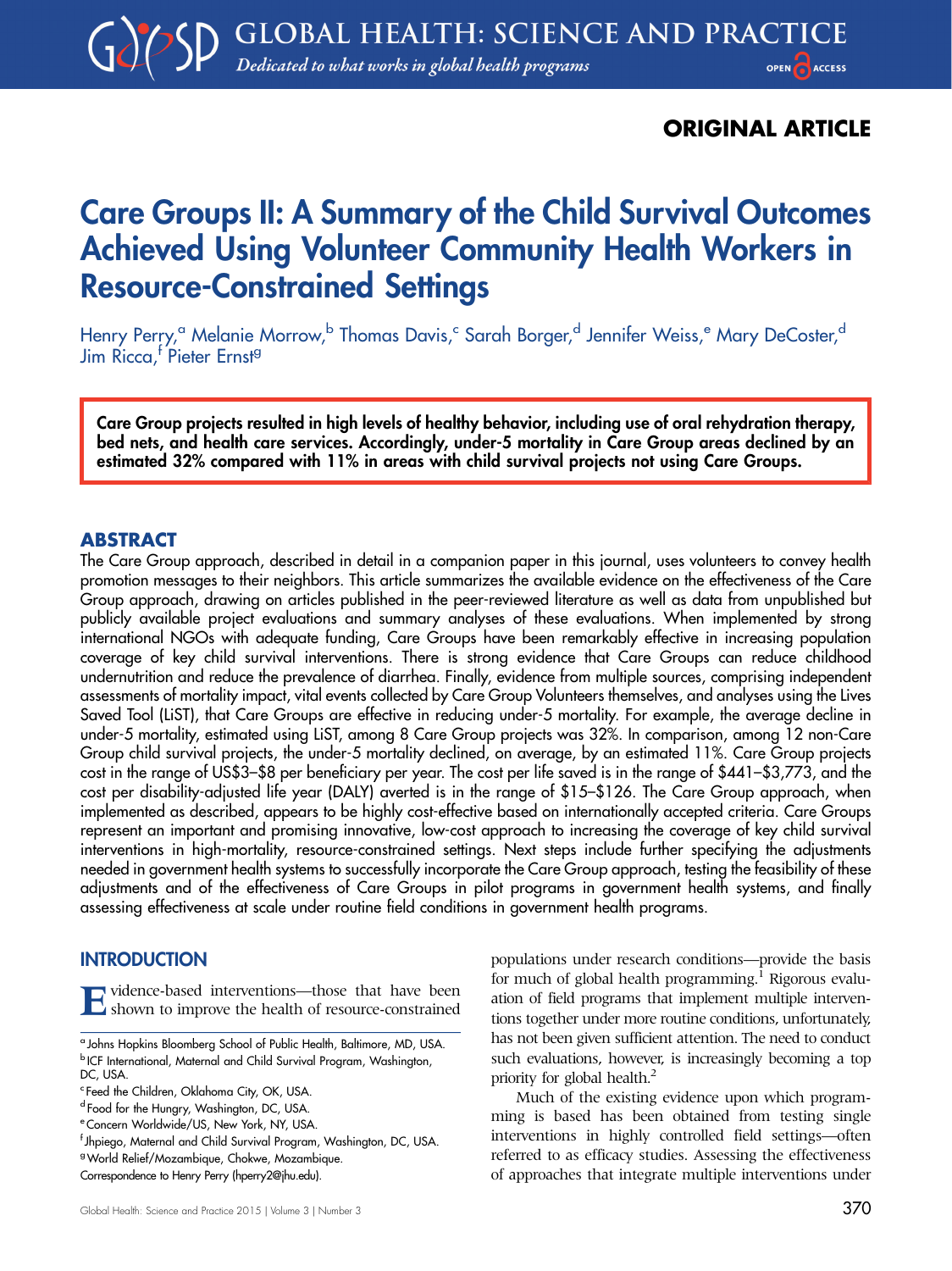more routine field conditions constitutes a logical next step in building a strong evidence base in global health programming. Furthermore, fully understanding the contextual requirement for effective implementation of the intervention(s) is essential for broader application. That is to say, under what conditions is/are the intervention(s) likely to be effective?

Community-based approaches are now recognized as one of the most important avenues for improving nutrition and reducing child mortality, particularly in high-mortality settings with weak health systems, scarce resources, and facilities that are difficult for most of the population to access.<sup>3</sup> However, much of the evidence is based on efficacy studies of individual interventions rather than on testing of the delivery of multiple interventions in more typical field settings.<sup>4,5</sup>

Care Groups, on the other hand, provide a means to implement multiple maternal and child health interventions for improving household behaviors and health care seeking by using volunteers who visit their neighbors frequently and who provide peer-to-peer counseling. In a companion article in the current issue of Global Health: Science and Practice, we described this approach, providing details on what they are, how they emerged as a service delivery strategy, and the field experience with using this particular strategy.<sup>6</sup> The purpose of this article is to summarize the evidence regarding the effectiveness, cost, and cost-effectiveness of the Care Group approach to improving child survival, all of which has been generated in relatively routine field conditions, and then attempt to provide further specification of the ''secret sauce'' that makes this approach as effective as the available evidence indicates that it is.

# **METHODS**

We undertook a review of the evaluations of Care Group child survival projects, which included unpublished project evaluations, presentations about Care Group projects given at global health conferences, and peer-reviewed publications. In addition, we also reviewed the findings from 2 Technical Advisory Group (TAG) meetings held in 2010 and 2014. These TAG meetings provide the opportunity for those engaged with Care Group child survival and child nutrition project implementation to review the progress, achievements, and limitations of the Care Group approach.

All but one of the early Care Group projects were funded by the United States Agency for International Development (USAID) Child Survival and Health Grants Program. These grantee projects were required to conduct household surveys to collect baseline measurements of population coverage of key interventions as well as end-of-project measures using similar survey instruments. Thus, these baseline and endline **Community-based** surveys provide a way to assess changes in practice and coverage over the course of the projects.

#### **FINDINGS**

## Initial Evidence of Effectiveness: Pre/Post-Analysis of Individual Care Group Projects

Early evidence of effectiveness of the Care Group approach arose in the late 1990s and early 2000s from comparisons of baseline with end-of-project measures of population coverage of key interventions. The international NGO World Relief carried out a retrospective assessment with researchers from Johns Hopkins University of the mortality impact of its Care Group child survival project in Mozambique.<sup>7</sup> This project had been implemented between 1999 and 2003 in a population of 130,000 people living in rural villages of Chokwe District. Interviewers with experience in collecting data for the Mozambique Demographic and Health Survey (DHS) were hired to obtain pregnancy histories from a representative sample of women in the project area using the standard DHS retrospective complete birth history questionnaire for measuring mortality in children younger than 5 years of age. The independent mortality assessment demonstrated that the under-5 mortality rate had declined by 44.2%, from 163 per 1,000 births (95% confidence interval  $[CI] = 130, 230$  to 91 per 1,000 births (95% CI = 57, 124) over the course of the project.

These findings were supported by marked increases in population coverage of key maternal and child interventions and increases in health care utilization. For example, the percentage of children with diarrhea who were treated with oral rehydration therapy increased from 53%  $(95\% \text{ CI} = 43.9, 62.1)$  to 94%  $(95\% \text{ CI} = 89.6,$ 98.4); the percentage of children who slept under an insecticide-treated bed net increased from 0% to 85% (95% CI=80.5, 89.5); and the percentage of children with fast or difficult breathing treated at a health center/post increased from 2.0%  $(95\% \text{ CI} = 1.9, 5.9)$  to 60.0%  $(95\% \text{ CI} = 35.2, 84.8).$ Furthermore, vital events registration data collected

approaches are one of the most important avenues for improving child health.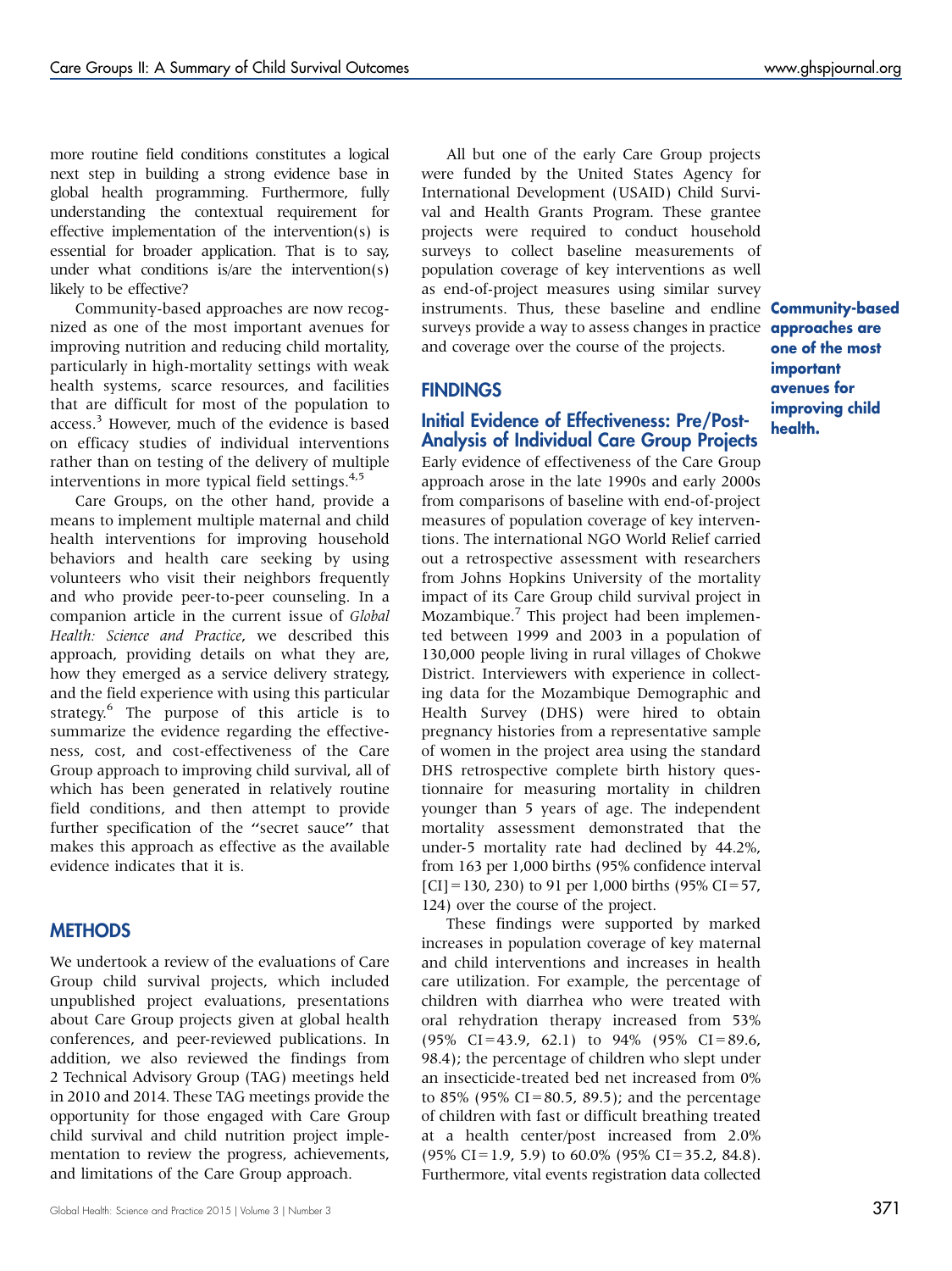by the Care Group Volunteers themselves indicated a decline in under-5 mortality of 62.2%, from 119 per 1,000 births  $(95\% \text{ CI} = 110, 128)$ to 45 per 1,000 births (95% CI = 40, 50). Using the Lives Saved Tool (LiST), which estimates mortality impact based on change in population coverage of evidence-based maternal and child health interventions, the estimated decline in under-5 mortality was 34%, very similar to the 38% decline estimated from the DHS birth history.<sup>8</sup> This overall decline represents an annual decline in under-5 mortality of 9.5% per year during the life of the project compared with an annual average rate of decline (based on DHS data) of 3.0% in Gaza Province (the province where the project was located) and 4.6% per year nationally, based on DHS data.<sup>9,10</sup> There were no other occurrences taking place during the project area during this time that could have produced the marked changes in coverage of key maternal and child health interventions.

Under-5 mortality declined by an estimated 32% in areas with Care Group projects.

World Relief conducted another Care Group project in Kampong Cham province in Cambodia from 2000–2004, which showed a similar dramatic decline in under-5 mortality of 71% according to vital events data collected by the Care Group Volunteers. In comparison, the ongoing secular decline in the province during the same period was  $42\%$ .<sup>11</sup> The mortality decline in Kampong Cham province was also accompanied by marked increases in population coverage of key maternal and child health interventions and in use of health care services.<sup>12</sup>

World Relief later developed and implemented similarly successful Care Group projects in Malawi and Rwanda, which achieved high levels of coverage of key interventions.13,14 Other NGOs started to try the Care Group approach, most notably Food for the Hungry in the Sofala Province of Mozambique in 1997 and Curamericas Global in Huehuetenango, Guatemala, in 2002. Additional international NGOs, with funding from the USAID Child Survival and Health Grants Program, adopted the Care Group approach soon thereafter: American Red Cross in Cambodia, Plan International in Kenya, the Salvation Army World Service Office in Zambia, Concern Worldwide in Burundi, Medical Teams International in Liberia, and Catholic Relief Services in Malawi.

# A Growing Evidence Base: Comparison of Effectiveness Across Care Group Projects

NGOs using the Care Group approach were achieving remarkable increases in population

coverage of key maternal and child health interventions in their project areas. This became more apparent when outcomes were directly compared between different projects supported by the USAID Child Survival and Health Grants Program that were using this particular service delivery strategy and undergoing similar approaches to evaluation.<sup>15</sup> The comparison was done by using an early and subsequent versions of what is known today as the LiST $^{16}$  to estimate mortality impact indirectly based on changes in population coverage of evidence-based interventions. Among 13 such projects, the estimated decline in the under-5 mortality rate ranged between 12% and 48%, with more than half of the projects achieving mortality declines above 30% (Figure).

Detailed data are available for 8 of these Care Group projects that had been implemented by 3 different international NGOs during the period from 1995–2010, allowing for more in-depth analysis [\(Table 1](#page-4-0)). Among these 8 Care Group projects, the average decline in under-5 mortality, estimated using LiST, was 32%. For a crude comparison, we can look to a separate analysis of 13 Child Survival and Health Program projects supported by USAID—only 1 of which was a Care Group project—that ended between June 2004 and June 2005.<sup>17</sup> That analysis estimated (using the version of LiST current at that time) a decline in under-5 mortality of 13% among the 13 child survival projects. This comparison (32% mortality reduction among Care Group projects versus 13% reduction among general child survival projects) is only suggestive, not conclusive, of a stronger mortality impact of the Care Group approach since the comparison group does not include projects ending during the same time period as the Care Group projects, and the comparison group also includes 1 Care Group project, making it an ''impure'' comparison. When this Care Group project is removed from the analysis, the estimated decline in mortality is 11% for the remaining 12 non-Care Group projects (personal communication with James Ricca, first author of the original analysis of the 13 child survival projects,<sup>17</sup> July 2015).

Food for the Hungry, another international NGO, implemented a Care Group child survival project funded by the USAID Child Survival and Health Grants Program in 7 districts of Sofala Province in Mozambique between 2005 and 2010 in a total population of 1.1 million people. As shown in [Table 2](#page-5-0), the project achieved an annual decline in the percentage of undernourished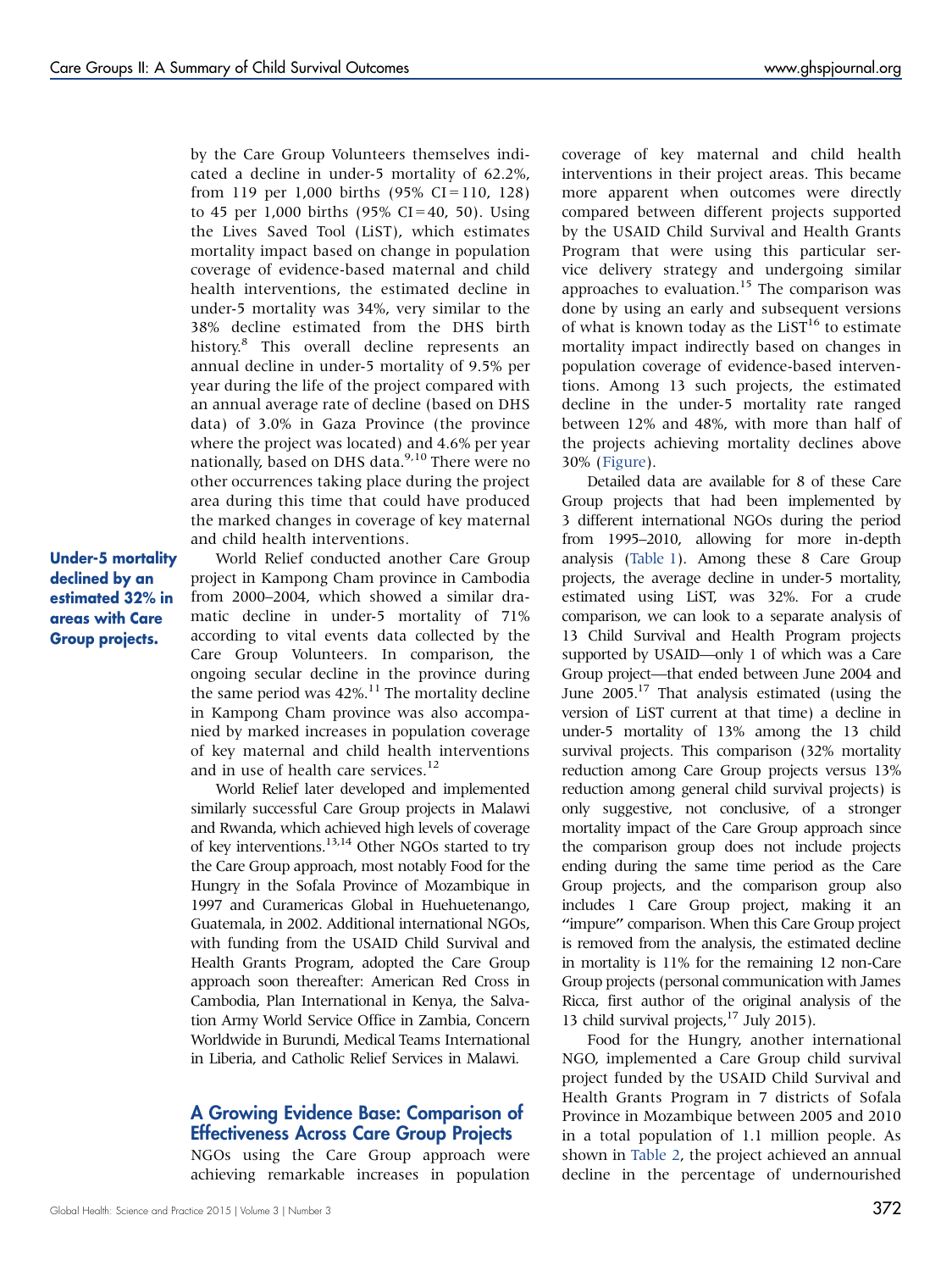

 $^\circ$  Based on the Lives Saved Tool (LiST).  $^{15}$ 

children that was approximately 4 times greater than the underlying secular decline (2.2% versus 0.6%, respectively).<sup>18</sup> The results were accompanied by major increases in the coverage of key child survival interventions related to nutrition (such as rates of exclusive breastfeeding during the first 6 months of life, frequent feeding after 6 months of age, provision of vitamin-A rich and oily foods after 6 months of age, feeding after childhood illness, and vitamin A supplementation), as well as by increased coverage of interventions to prevent and treat diarrhea (such as treatment of drinking water, hand washing, knowledge of how to prepare oral rehydration solution [ORS], and administration of ORS to children with diarrhea).

More recently, the Care Group approach was used in a randomized controlled trial to assess the

tion (BCC) intervention in reducing diarrheal prevalence in a peri-urban setting on the outskirts of Cochabamba, Bolivia.<sup>19</sup> Care Groups were randomly assigned to 1 of 4 interventions: (1) the use of a special water filter (Sawyer PointONE) without BCC, (2) a special water filter with BCC, (3) BCC without the special water filter, and (4) a control arm in which Care Groups were used to promote an intervention unrelated to diarrhea prevention (weekly messages on life skills and attitudes such as household budgeting, valuing children, and environmental stewardship). Over a 6-month period, the 2-week prevalence of diarrhea remained in the range of 40% to 60% in the control arm while in both the Care Group BCC arm and in the Care Group BCC  $+$  water filter arm, the prevalence of diarrhea declined to one-fourth of baseline levels

effectiveness of a behavioral change communica-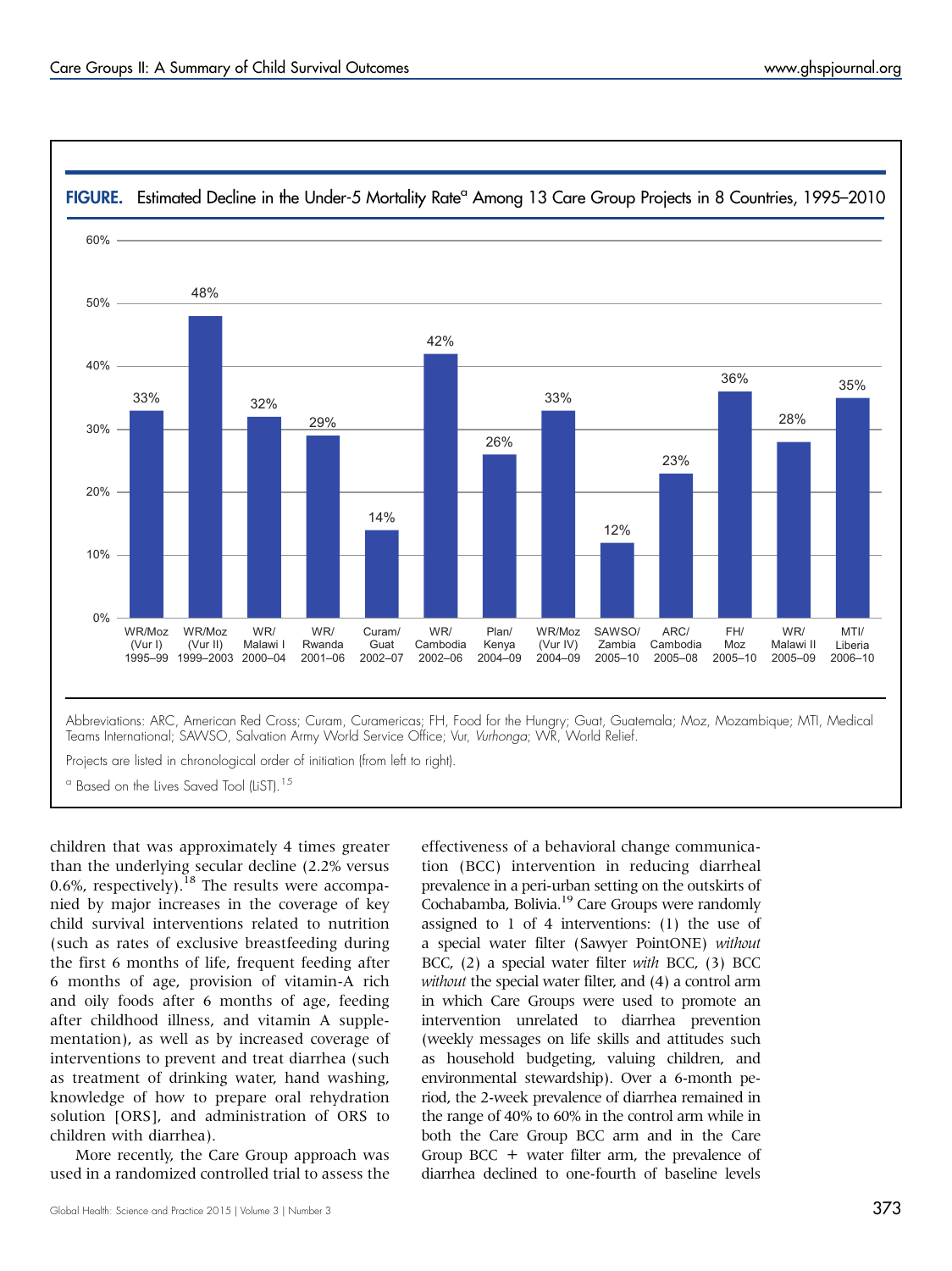<span id="page-4-0"></span>

|                                                                                 | <b>Estimated Percentage</b>                      |                                            |                                         | <b>Average Cost</b>         | <b>Estimated</b>      | Cost              | Cost per               |
|---------------------------------------------------------------------------------|--------------------------------------------------|--------------------------------------------|-----------------------------------------|-----------------------------|-----------------------|-------------------|------------------------|
| <b>Care Group Project</b>                                                       | <b>Reduction in Under-5</b><br>Mortalityb        | No. of<br><b>Beneficiaries<sup>c</sup></b> | <b>Total Project</b><br>Cost $(US\$ )^c | per Beneficiary<br>per Year | No. of Lives<br>Saved | per Life<br>Saved | <b>DALY</b><br>Averted |
| World Relief/<br>Mozambique, Vurhonga I<br>$(1995 - 1999)$                      | 33%                                              | 57,277                                     | \$1,811,895                             | \$7.91                      | 819                   | \$2,212           | \$27.30                |
| World Relief/<br>Mozambique, Vurhonga II<br>$(1999 - 2003)$                     | 48%                                              | 53,418                                     | \$1,397,531                             | \$6.54                      | 769                   | \$1,817           | \$60.57                |
| World Relief/Malawi I<br>$(2000 - 2004)$                                        | 32%                                              | 68,917                                     | \$1,333,335                             | \$4.84                      | 557                   | \$2,394           | \$79.80                |
| World Relief/Rwanda<br>$(2001 - 2006)$                                          | 29%                                              | 54,451                                     | \$1,733,333                             | \$6.37                      | 676                   | \$2,564           | \$85.47                |
| Plan/Kenya<br>$(2004 - 2009)$                                                   | 26%                                              | 110,735                                    | \$2,300,000                             | \$4.15                      | 826                   | \$2,785           | \$92.82                |
| World Relief/<br>Mozambique, Vurhonga IV<br>$(2004 - 2009)$                     | 33%                                              | 101,757                                    | \$2,000,000                             | \$6.56                      | 1,217                 | \$1,643           | \$54.77                |
| World Relief/Malawi II<br>$(2005 - 2009)$                                       | 28%                                              | 72,226                                     | \$2,022,034                             | \$7.00                      | 537                   | \$3,773           | \$125.77               |
| FH/Mozambique<br>$(2005 - 2010)$                                                | 30% overall<br>(32% in Area A;<br>26% in Area B) | 219,617                                    | \$3,024,166                             | \$2.78                      | 6,848                 | \$441             | \$14.72                |
| Average of 8 Care<br>Group projects above                                       | 32%                                              | 92,300                                     | \$1,956,016                             | \$5.77                      | 1,531                 | \$2,204           | \$67.65                |
| Average of 13 recent<br>USAID-supported child<br>survival projects <sup>e</sup> | 13%                                              |                                            |                                         |                             |                       |                   |                        |

Abbreviations: DALY, disability-adjusted life year; FH, Food for the Hungry; LiST, Lives Saved Tool; USAID, United States Agency for International Development.

<sup>a</sup> Source of data for the 8 Care Group projects: project final evaluations and personal communication with World Relief, Food for the Hungry, and Plan International child survival staff.

b Based on calculations using the LiST tool, uncorrected for underlying secular trends.<sup>15</sup>

<sup>c</sup> Number of women of reproductive age and children 0–59 months of age served by the project.

<sup>d</sup> USAID expenses plus matching funds provided by the implementing NGO.

<sup>e</sup> Ricca, 2005.17

An analysis of Care Group vs. non-Care Group projects found the average rate of decline in under-5 mortality was 1.5 times greater for the Care Group projects.

(9% to 14%, depending on the arm). The Care Group BCC intervention was as effective as the special water filter intervention alone and as the Care Group BCC + water filter intervention.

Using LiST, a recent analysis has compared the estimated mortality impact of 10 Care Group projects with 7 non-Care Group projects implemented in the same countries. All these projects were funded by the USAID Child Survival and Health Grants Program and were carried out between 1998 and 2010. The Care Group projects demonstrated an average annual rate of reduction in under-5 mortality that was 1.5 times greater than the rate among the non-Care Group projects (4.8% versus 3.1%, respectively).<sup>20</sup> Overall, the Care Group projects yielded higher increases than the non-Care Group projects in population coverage of all 17 indicators for high-impact interventions. For example, the Care Group projects had more than twice the increase in population coverage compared with non-Care Group projects for antenatal care visits, tetanus toxoid vaccination, multiple micronutrient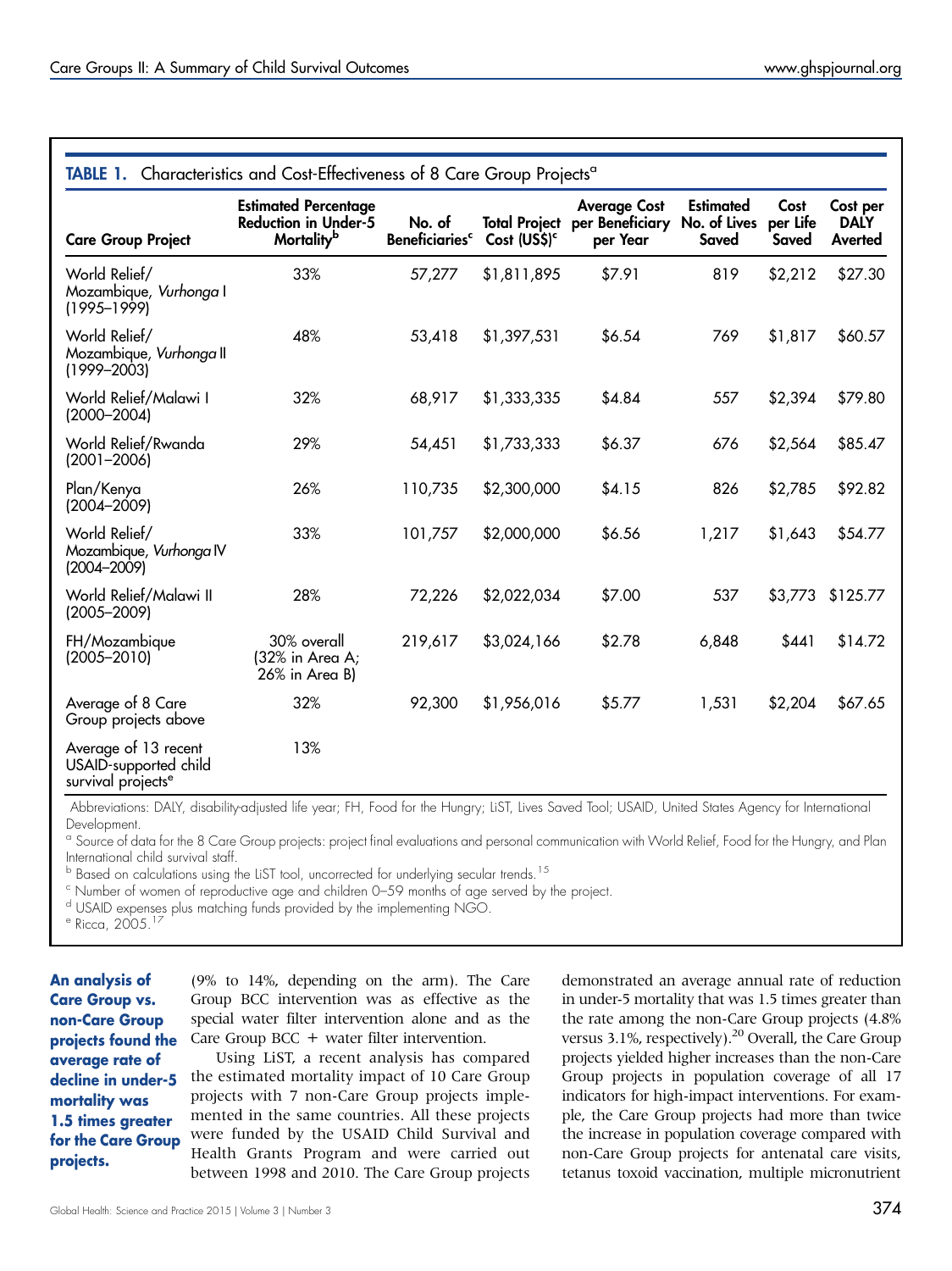|               | $\%$ of Children $<$ 2 SD Below the Standard<br>Median Weight-for-Age Score |              |                       |                                                                    |                        |  |
|---------------|-----------------------------------------------------------------------------|--------------|-----------------------|--------------------------------------------------------------------|------------------------|--|
| Location      | <b>Baseline (Dates)</b><br><b>Endline (Dates)</b>                           |              | <b>Difference</b>     | No. of Years Between Average Annual<br><b>Endline and Baseline</b> | <b>Rate of Decline</b> |  |
| Project areas | 26.5% (2006)                                                                | 16.7% (2010) | 9.8 percentage points | 4.4                                                                | 2.2%                   |  |
| Nationwide    | 20.0% (2003)                                                                | 14.9% (2011) | 5.1 percentage points | 8                                                                  | 0.6%                   |  |

<span id="page-5-0"></span>TABLE 2. Average Annual Rate of Decline in Undernutrition in Care Group Mozambique Project Areas Compared

supplementation, complementary feeding, hand washing with soap, use of ORS to treat diarrhea, use of oral antibiotics to treat pneumonia, and malaria treatment.

These findings take on additional significance because child survival projects funded by the USAID Child Survival and Health Grants Program (both Care Group and non-Care Group projects) have a documented track record of accelerating under-5 mortality reduction within their project areas over the duration of the projects. Estimates of under-5 mortality impact (using LiST) of 12 of these projects that ended between 2006–2007 have been compared with changes in under-5 mortality measured by DHS in the same countries or regions of those countries.<sup>21</sup> In these countries, there was a national DHS finished within 3 years of project initiation and also a DHS finished within 3 years of project *completion*. The analysis demonstrated that the estimated annual under-5 mortality decline for the USAID-funded child survival projects was twice as great as the underlying secular trend in under-5 mortality decline (5.8% versus 2.5%, respectively) across a variety of settings. The results can be thought of as the "typical" results of the projects funded through this mechanism.

As part of the end-of-project evaluations of the Care Group projects, qualitative analyses were carried out in the form of key informant interviews and focus group discussions with project staff and other respondents typically including project beneficiaries, community leaders, and ministry of health (MOH) staff. Care Group Volunteers and beneficiaries have uniformly indicated that Care Groups are an effective delivery mechanism for child survival interventions. Care Groups are also empowering to the Care Group Volunteers. Many of these volunteers go on to leadership positions in their communities and beyond.

The great majority of Care Group projects that have been implemented so far have independently conducted end-of-project evaluations led by external evaluation consultants. A list of Care Group projects and their final project evaluation reports are publicly available.<sup>22</sup> They all show marked increases in population coverage of key interventions and strongly positive assessments by project beneficiaries, community leaders, Care Group Volunteers, and project staff.

#### Cost and Cost-Effectiveness of Care Group **Projects**

Costs of the initial Care Group projects, which were mostly funded by the USAID Child Survival and Health Grants Program, are known. This, along with the availability of LiST to estimate the number of lives saved according to the change in coverage of key child survival interventions, makes it possible to compute a cost per life saved and a cost per disability-adjusted life year (DALY) averted. [Table 1](#page-4-0) provides this information for 8 of the early Care Group projects completed in 2010 or earlier.

The average cost per beneficiary (mothers and **projects cost, on** children 0–59 months of age) per year is in the **average, US\$1-\$3** range of US\$3–\$8, which translates to approxi- **per capita.** mately \$1–\$3 per population of all age groups. So, for example, the annual average cost of the Food for the Hungry/Mozambique Care Group Project was \$600,000 for a population of 1.1 million people, or \$0.54 per capita (for all age groups) per **Care Groups also** year. This is less than 1% of the \$86 per capita empower the recommended for spending on health services by volunteer health all countries, recognizing that the poorest coun- workers. tries will need external support to achieve this

Care Group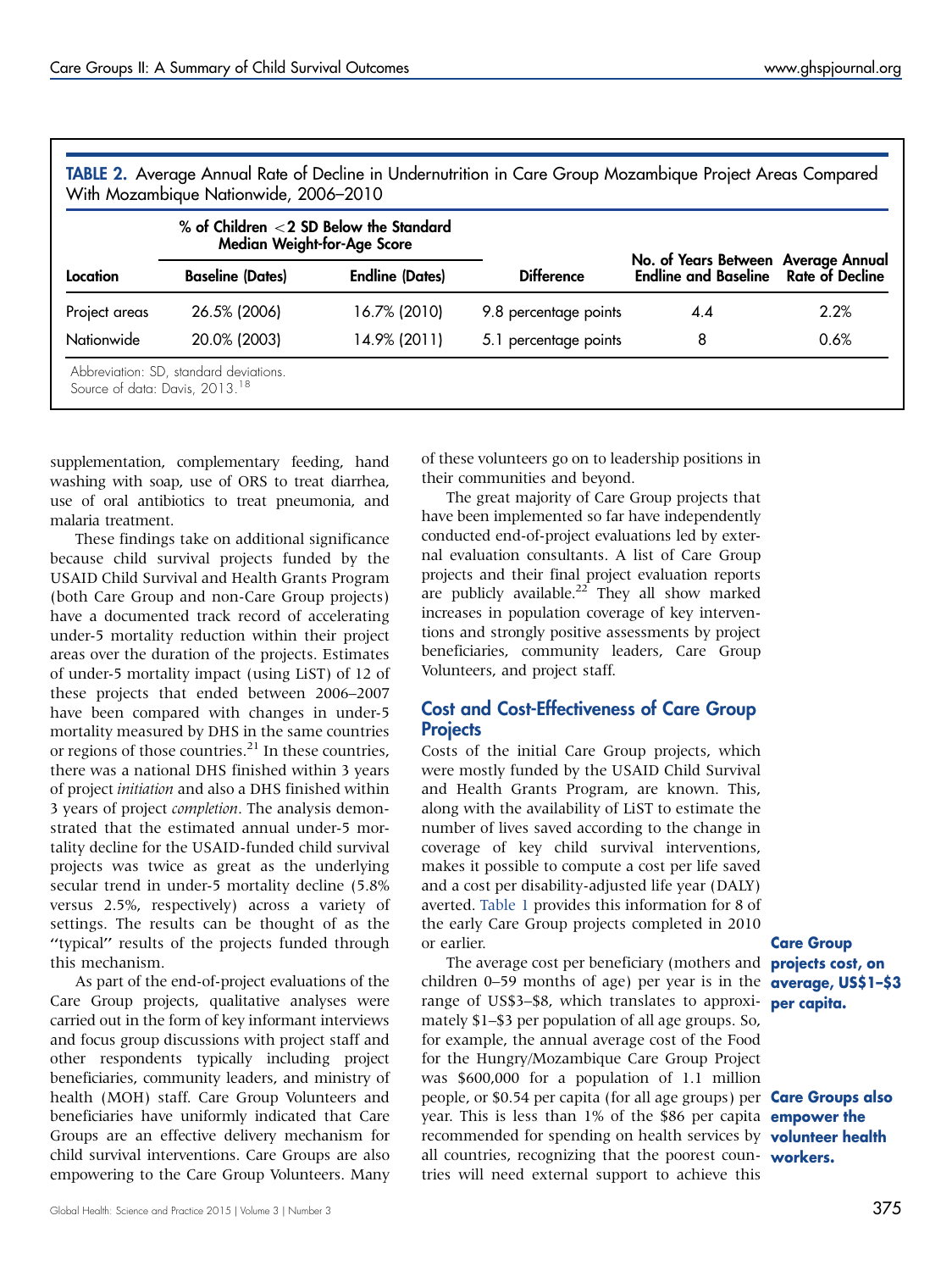goal.<sup>23</sup> (The recommendation is by the Working Group on Health Financing in the Centre on Global Health Security at Chatham House.)

The cost per life saved (as estimated by LiST) is in the range of \$441 to \$3,773, and the cost per DALY averted (again, using LiST and assuming that 30 DALYs were gained for each averted death of an under-5 child) is in the range of \$15 to \$126 [\(Table 1\)](#page-4-0). It should be noted that the cost per DALY gives a conservative estimate, as it does not include any measure of morbidity improvement. The accepted international standard established by the World Health Organization for a highly cost-effective intervention is a cost per DALY averted of less than the per capita gross domestic product (GDP) for the country or region where the intervention is implemented. $^{24}$  The per capita GDP for least developed countries (where almost all Care Group projects have been implemented) is in the range of US\$848 to \$2,046—far above the cost per DALY averted range of \$15 to \$126 for Care Groups.<sup>25</sup>

Few studies of the cost-effectiveness of integrated community-based child survival projects and programs have been published, so comparing these findings with other approaches is a challenge. [Table 3](#page-4-0) compares cost-effectiveness data for Care Group child survival projects with data from a comprehensive primary health care program in Bolivia,<sup>26</sup> a comprehensive primary health care and hospital program in Haiti, $27$  a hypothetical package of key community-based interventions,<sup>28</sup> and Participatory Learning and Action (PLA) groups.<sup>29,30</sup> In terms of cost per life saved and cost per DALY averted, the cost-effectiveness

of Care Group projects compares favorably with that of other approaches for which mortality impact and costs have been measured or estimated.

# Limitations of the Evidence

The evidence presented here has definite limitations. Some of the data are unpublished in the peer-reviewed literature. Even so, the previously unpublished data that have been presented in this paper have been collected in a rigorous fashion. The data were derived from evaluations of USAID Child Survival and Health Grants Program child survival projects and are widely known to be of high quality. The evaluations were carried out under guidelines established by USAID Child Survival and Health Grants Program, which used accepted scientific criteria for indicator definition and measurement of population coverage. The guidelines for indicator measurement and analysis followed many of the standards established by the DHS.

There are surprisingly limited comparative data on the mortality impact and costs of integrated, community-based child survival programs. Thus, the evidence base for Care Group effectiveness, although arising from many sources and using many different criteria of effectiveness, is not as strong as it could be. This is in part because data are lacking in other quarters against which to benchmark these results. Nevertheless, the evidence is important and merits reporting in the peer-reviewed literature as a comparison for further analyses of existing data and for future studies of Care Group effectiveness, which are definitely warranted in our view.

|            | TABLE 3. Cost-Effectiveness of Care Group Child Survival Projects Vs. Other Illustrative Integrated, Community-Based |  |  |  |
|------------|----------------------------------------------------------------------------------------------------------------------|--|--|--|
| Approaches |                                                                                                                      |  |  |  |

| Project                                                                                                                                                                 | Cost per Life<br>Saved (US\$) | Cost per Year of<br>Life Saved (US\$) | <b>Cost per DALY</b><br>Averted (US\$) |
|-------------------------------------------------------------------------------------------------------------------------------------------------------------------------|-------------------------------|---------------------------------------|----------------------------------------|
| Average of 8 Care Group projects reported in Table 1                                                                                                                    | \$2,204                       |                                       | \$68                                   |
| A census-based, impact-oriented child survival project in Bolivia <sup>26</sup>                                                                                         | \$4,817                       | \$55                                  |                                        |
| A comprehensive and integrated health service delivery system in Haiti <sup>27</sup>                                                                                    | \$3,172                       |                                       | \$88                                   |
| Estimated cost of a package of vitamin A and zinc supplementation,<br>case management of pneumonia, measles immunization, and oral<br>rehydration therapy <sup>28</sup> | Not available                 |                                       | \$100                                  |
| Participatory Learning and Action (PLA) groups <sup>29,30</sup>                                                                                                         | Not available                 | $$33-211$                             |                                        |
| Abbreviation: DALY, disability-adjusted life year.                                                                                                                      |                               |                                       |                                        |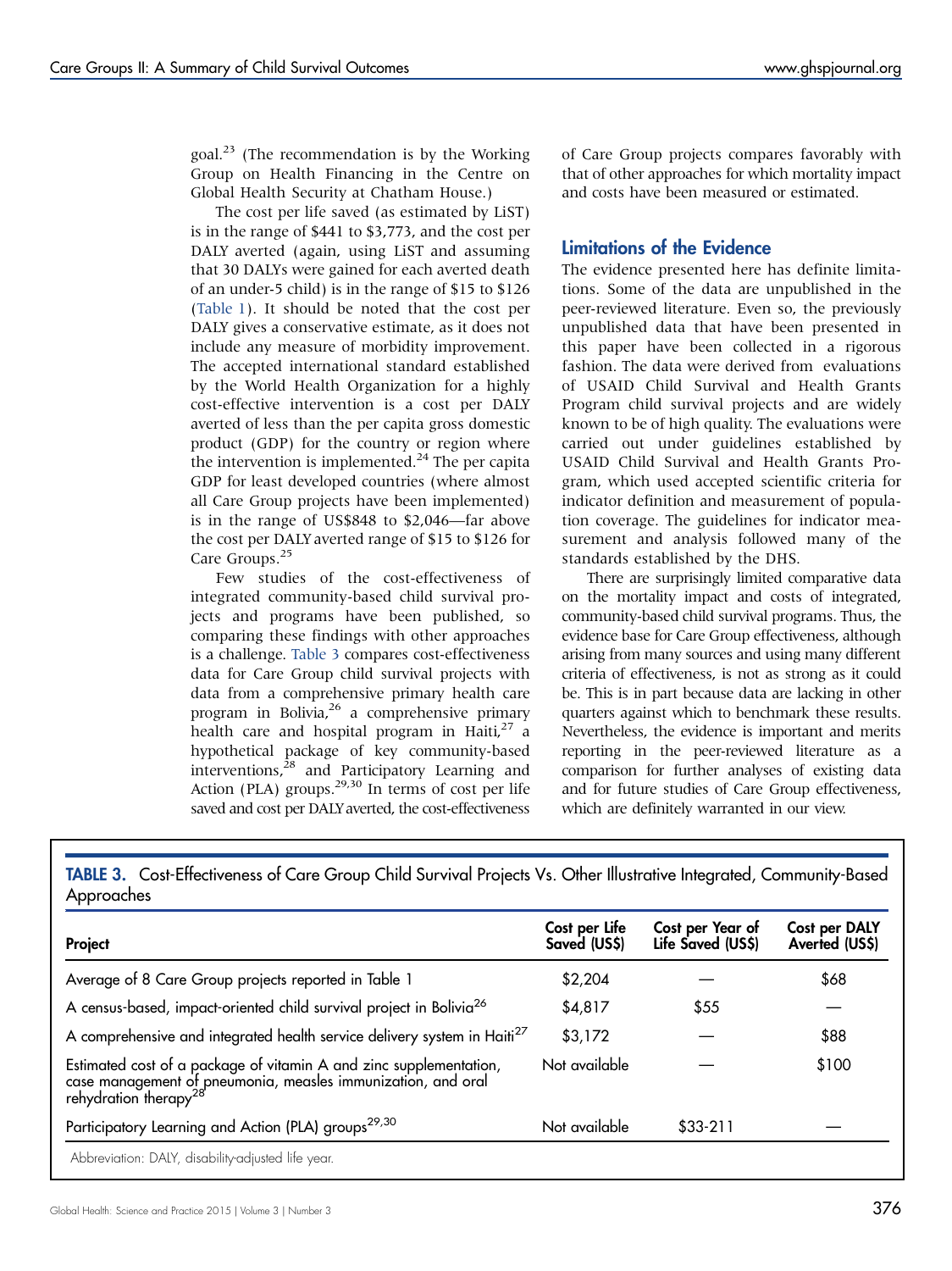# **DISCUSSION**

# What Is Required for Care Groups to Be Effective?

The Care Group approach as implemented thus far encompasses several elements, such as a certain number of households under the responsibility of each Care Group Volunteer and a certain number of Care Group Volunteers per Care Group. (See companion article in this issue of Global Health: Science and Practice for implementation details about the Care Group approach.<sup>6</sup>)

Are there specific aspects of the Care Group approach that account for its effectiveness, or is it the net sum of the various elements of the Care Group approach rather than any single element that makes Care Groups effective? This is a question that is not readily answered; no firm data exist to support specific hypotheses. However, plausible essential ingredients required for Care Group effectiveness that have been given by those with experience with Care Group implementation include:

- Identification of all target households and delivery of health education to all households
- Peer-support counseling and modeling of key behaviors by volunteer women selected by their peers (who are more likely to be ''hubs'' in their social networks), resulting in communitywide uptake of new behaviors and changes in community norms
- Well-designed lessons provided in small "drips" along with visual aids such as flip charts to assist the low-literacy Care Group Volunteers in sharing key practices (or behaviors) with their neighbors
- The iterative empowering nature of Care Groups, which meet every 2–4 weeks and support individual Care Group Volunteers to learn progressively how to effectively promote change with those in their catchment areas (and how to review deaths and what could be done to prevent future deaths)
- The social support the Care Group Volunteers provide to each other that is motivating and provides positive social pressure to do things well
- A combination of some or all of the above, or perhaps even a synergistic effect of some or all of the above

Exploring the relative importance of these elements is basically ''virgin territory'' for research regarding how and why communitybased programming is effective (or not). A call has recently gone out for a better understanding of the mechanisms that account for the effectiveness of participatory women's groups.<sup>31</sup>

Regarding the second plausible reason listed above (peer-support counseling and modeling of key behaviors), a recent groundbreaking cluster randomized controlled trial compared how different methods of targeting of potential influencers in communities affected, in turn, the influencers promoting 2 health behaviors—chlorine for water purification and multivitamins to prevent micronutrient deficiencies—to their neighbors.<sup>32</sup> Villages were randomized (separately for each intervention) to 1 of 3 targeting methods, introducing the interventions to samples of either: (1) randomly selected villagers, (2) villagers with the most social ties (i.e., the largest "hubs" in the social network), or (3) "nominated friends'' of random villagers (i.e., ''minor hubs'' in the social network). Targeting nominated friends (i.e., minor hubs in the social network) led to a 12.2% increase in adoption of the nutritional intervention compared with random **Peer-to-peer** targeting (95% CI = 6.9, 17.9) while targeting the most highly connected individuals (i.e., the major hubs in the social network) produced no greater adoption of either intervention compared with random targeting. This may be relevant to explaining the available evidence of Care Group effectiveness since Care Group Volunteers are nominated and chosen by a group of about 12 of their neighbors. These volunteers are similar to the ''minor hubs.''

A ''realist synthesis'' of the available evidence regarding the effectiveness of the Care Group approach might be useful as a further analysis. This type of synthesis would involve "accounting for context as well as outcomes in the process of systematically and transparently synthesizing relevant literature,"<sup>33</sup> with a focus on understanding the mechanisms by which an intervention works (or not).<sup>34</sup> Some of the contextual features of Care Group implementation that seem important but have not been mentioned above include the following:

 The extensive amount of time spent by the Care Group Volunteer with each beneficiary mother month by month

# counseling and modeling of key behaviors is a key ingredient of the Care Group approach.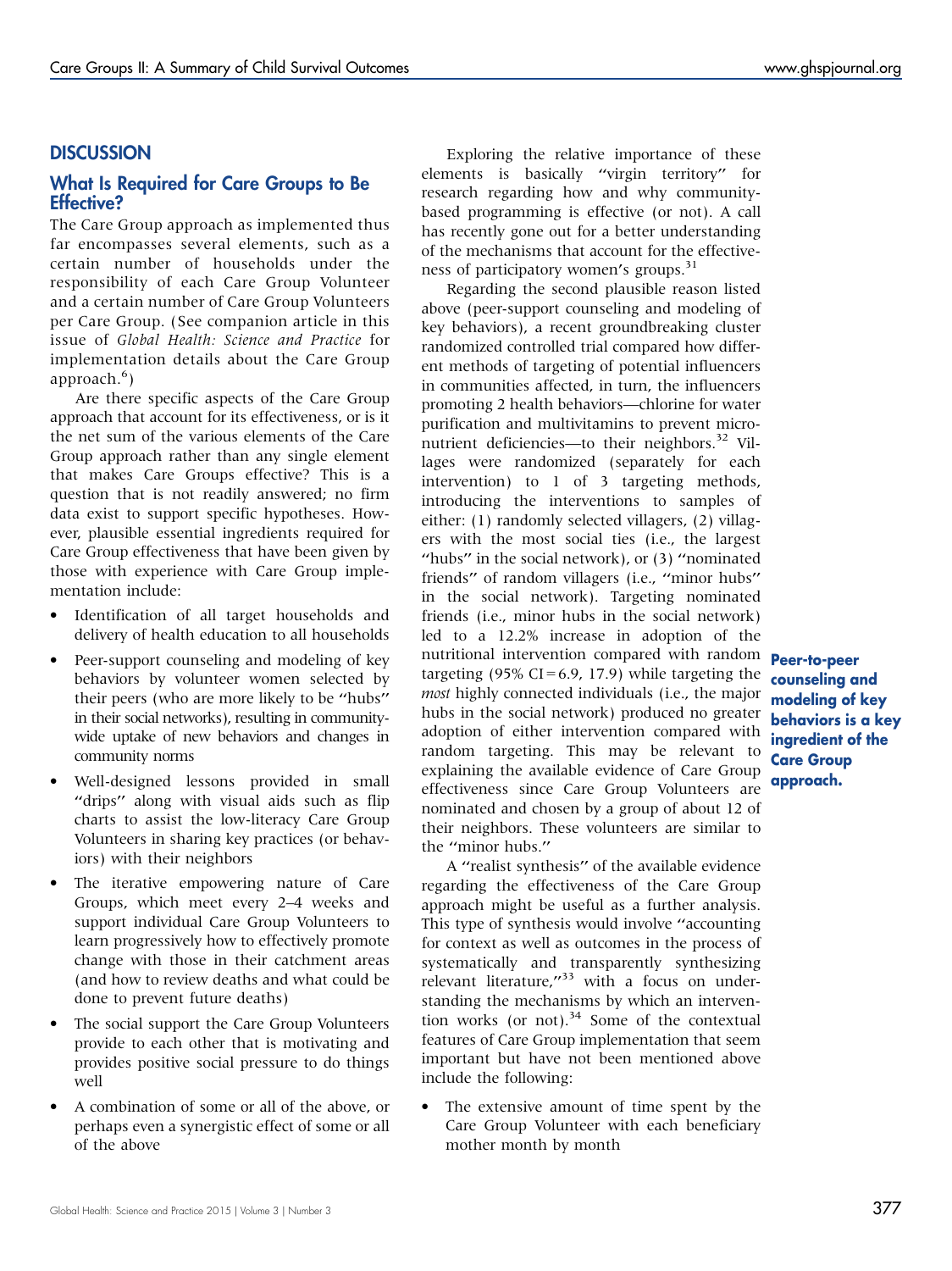- The engagement of beneficiaries in the selection of Care Group Volunteers
- The organization of beneficiaries into small, interactive groups that meet often and have close linkages with community leaders and health facility staff
- The minimal workloads of Care Group Volunteers (usually 3–4 hours per week) that avoid overburdening them and that enables them to perform their assigned tasks well
- The conduct of rapid formative research to select key behaviors and their determinants and to develop educational messages based on this research

We are not aware of any studies that measure the amount of time a community-level worker spends on average with each woman in the project. For one Care Group project (the Food for the Hungry Care Group Project in Mozambique<sup>18</sup>), we have estimated that each beneficiary mother spent 3.3 hours per month with her Care Group Volunteer (personal communication with T. Davis, Senior Director of Program Quality Improvement, Food for the Hungry, July 2010). We think this is a reasonable estimate for other Care Group projects as well.

It is unusual for other community health worker (CHW) programs to have a case load of only 10–12 households and for the CHW to regularly visit each household—and to visit each household twice a month. Most other programs make routine visits once a month at the most to a larger number of households. In some cases, this is possible to achieve, such as in Mali where CHWs working with the United Nations Children's Fund's (UNICEF's) Accelerated Strategy of Child Survival and Development are responsible for 35 households, $35$  and in Nepal where Female Community Health Volunteers are responsible for 50 households,<sup>36</sup> and in Brazil where Community Health Agents are responsible for 150 households.<sup>37</sup> However, in many cases it just is not practical or possible for a CHW to visit each household in his/her catchment area each month. For instance, in Eritrea, Kenya, Mozambique, and Zimbabwe, CHWs provide community case management for up to 500 households, and in Ethiopia, Malawi, and Zambia for up to  $1,000$  households.<sup>38,39</sup>

Such an analysis goes beyond the scope of this paper but could serve as a fruitful approach to better appreciate the conditions and contexts

that contributed to the effectiveness of the Care Group approach as well as the conditions and contexts that would be needed in order to achieve effectiveness of the Care Group approach if implemented by MOHs at scale. The specification of elements of the Care Group approach that we think are important in explaining effectiveness, as described above, is a beginning attempt in this direction.

## Should Care Groups Be Incorporated Into Government Health Programs?

In spite of the impressive accumulated evidence regarding the effectiveness of Care Groups as a community-based intervention delivery system, the projects employing this system have all ended, unfortunately, once external donor support ended. However, NGOs are using new sources of funding—from DFID to the World Bank—to implement Care Group projects, and national NGOs are beginning to implement the approach as well. Furthermore, there is considerable anecdotal evidence as well as evidence from a follow-up survey in one project that Care Group Volunteers remain active by meeting as a Care Group and visiting the homes in their catchment area for at least several years following the end of external funding. Nonetheless, there has not yet emerged a clear approach to implementing and sustaining the Care Group approach in MOH delivery systems. This is because effective Care Group implementation requires a small number of well-trained and well-supervised Facilitators/Promoters who can focus their attention to working with Care Group Volunteers, and so far no MOH has dedicated any of its peripheral staff to carry out this task exclusively on a full-time basis.

Before MOHs are willing to do this, the current evidence regarding Care Group effectiveness will have to be disseminated, endorsement from global policy influencers will be needed, and more evidence may be necessary. Some think that that evidence will need to be in the form of controlled trials. Each controlled trial would have to determine how many interventions to include. Another school of thought is that Care Groups have proven that they are an effective vehicle for lifesaving interventions and that the basic effectiveness question has been answered. Therefore, new evidence needs to focus on how to maximize the use of this vehicle and/or on how to combine its organizing processes with other similar proven

Care Group Volunteers are given minimal workloads (usually 3–4 hours a week) to avoid overburdening them.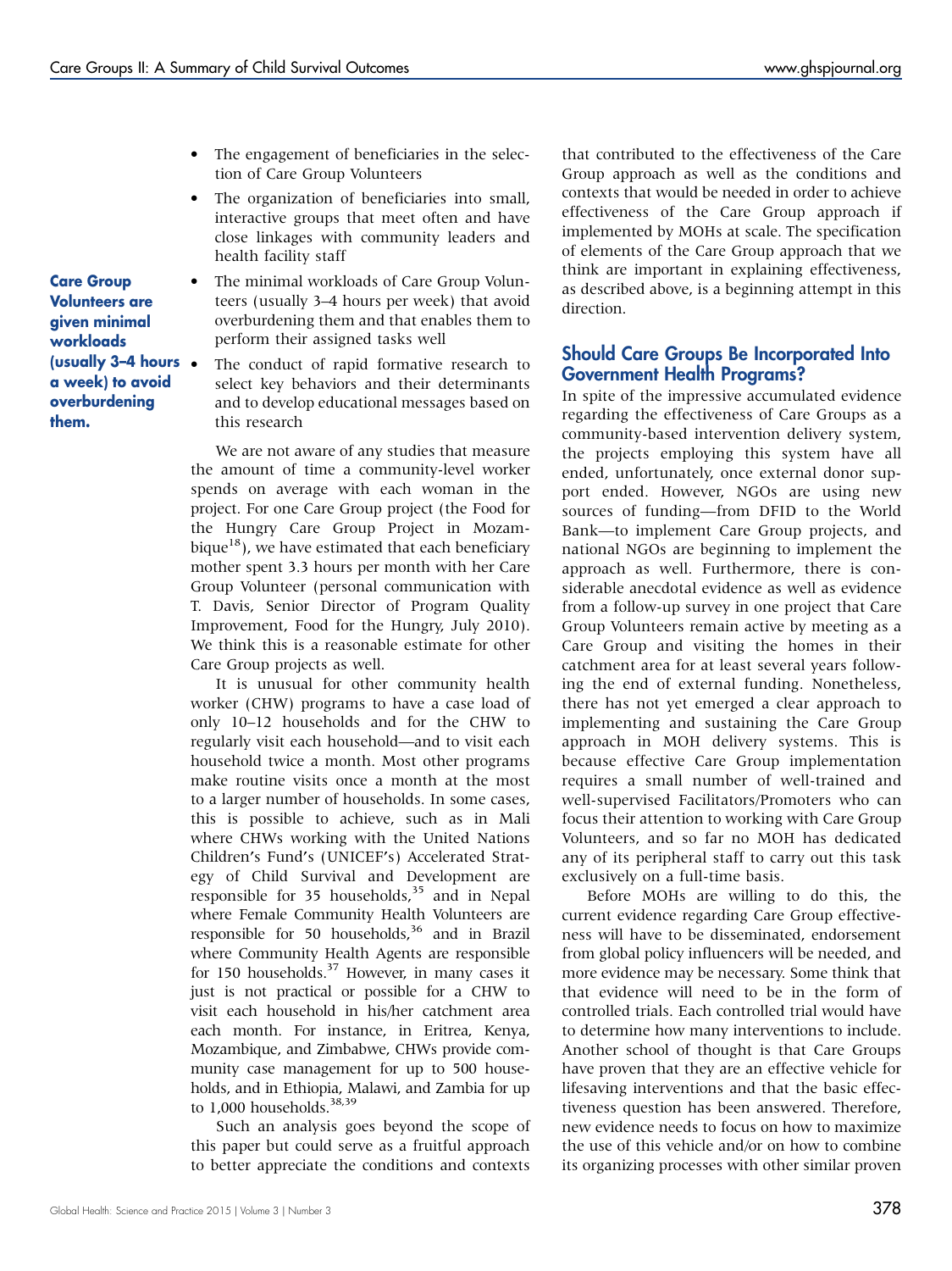approaches such as PLA women's groups. MOHs may be more interested in processes for packaging sets of community-based health interventions defined in their context and testing how far this integration can go, with emphasis on equity and sustainability of the model. In addition, operations research projects modeled after the Concern Worldwide/Burundi project,<sup>40</sup> described in the companion paper in this series, $6$  will be needed to document how the Care Group approach might be integrated effectively and sustainably into existing MOH systems through various measures (including partnerships and contracting). In addition to meeting the requirements for effective Care Group implementation specified earlier in this paper and of having MOH staff members serve as Care Group Facilitators/ Promoters, an effective Care Group project would need to have at a minimum a tight supervisory structure, highly motivated staff, and transport support to enable the staff to interact with each other and with the Care Groups.

# Next Steps

The Care Group approach, as implemented by strong international NGOs with adequate funding and in collaboration with the MOH and existing health services, has achieved an impressive record of success in terms of enthusiasm for the approach among implementers and beneficiaries as well as in terms of effectiveness (in expanding coverage of key child survival interventions, in mortality impact, and in cost-effectiveness). Unfortunately, the experiences and evidence have not yet been widely disseminated and are not well-known. The current evidence of effectiveness is sufficiently robust to justify: (1) further rigorous evaluations of the Care Group approach as implemented by NGOs in collaboration with government health programs, (2) further specification of the leadership, management, and support functions needed to implement the Care Group approach within government programs, (3) testing the effectiveness of the Care Group approach when implemented by government health programs on a pilot basis, and, assuming the results are sufficiently promising, (4) implementing and rigorously assessing the effectiveness of the Care Group approach at scale under routine field conditions in government health programs.

The minimum requirements and necessary conditions required for effective functioning of the Care Group approach in government health systems need to be defined. We have made a

first attempt at this earlier in this paper and in the companion paper of this 2-part series. If the Care Group approach can be successfully integrated into government health systems, it will be important to test the effectiveness of the approach at scale. Experience with implementing the Care Group approach in urban slum settings is also needed. Given the expertise that NGOs have developed in working effectively with communities, it might turn out to be the case that long-term publicprivate partnerships between MOHs and NGOs may be essential for achieving sustainable effectiveness of the Care Group approach at scale.

Care Groups are not the only possible approach conceivable for educating and empowering women to adopt healthy behaviors. However, the Care Group approach is a simple and practical approach for reaching all targeted households with health promotion messages that takes advantage of peer-to-peer counseling—important elements, we believe, for strengthening the population coverage and overall effectiveness of maternal and child health programs. We encourage more experience and evaluation not only of the Care Group approach but also of other similar communitybased approaches that use women's groups in an empowering way. Over time, with more experience and rigorous evaluations of these types of approaches, stronger programs that are costeffective will emerge.

# **CONCLUSIONS**

When implemented by strong international NGOs with adequate funding, Care Groups appear to be a promising approach for expanding coverage of key maternal and child interventions and for accelerating reductions in under-5 mortality and potentially maternal mortality as well—at a per capita cost of less than 4% of the current recommendation for what countries should be spending for health care services. The approach also has great potential for controlling HIV, tuberculosis, and malaria. Since the Care Group approach has been applied by many different organizations in a wide variety of settings across the world, the field experience is now extensive, and evidence of effectiveness is accumulating. More rigorous testing of the Care Group approach is now needed, as implemented by NGOs and also as implemented by government health programs. The conditions needed for Care Group effectiveness need further specification, and the Care Group approach should be implemented within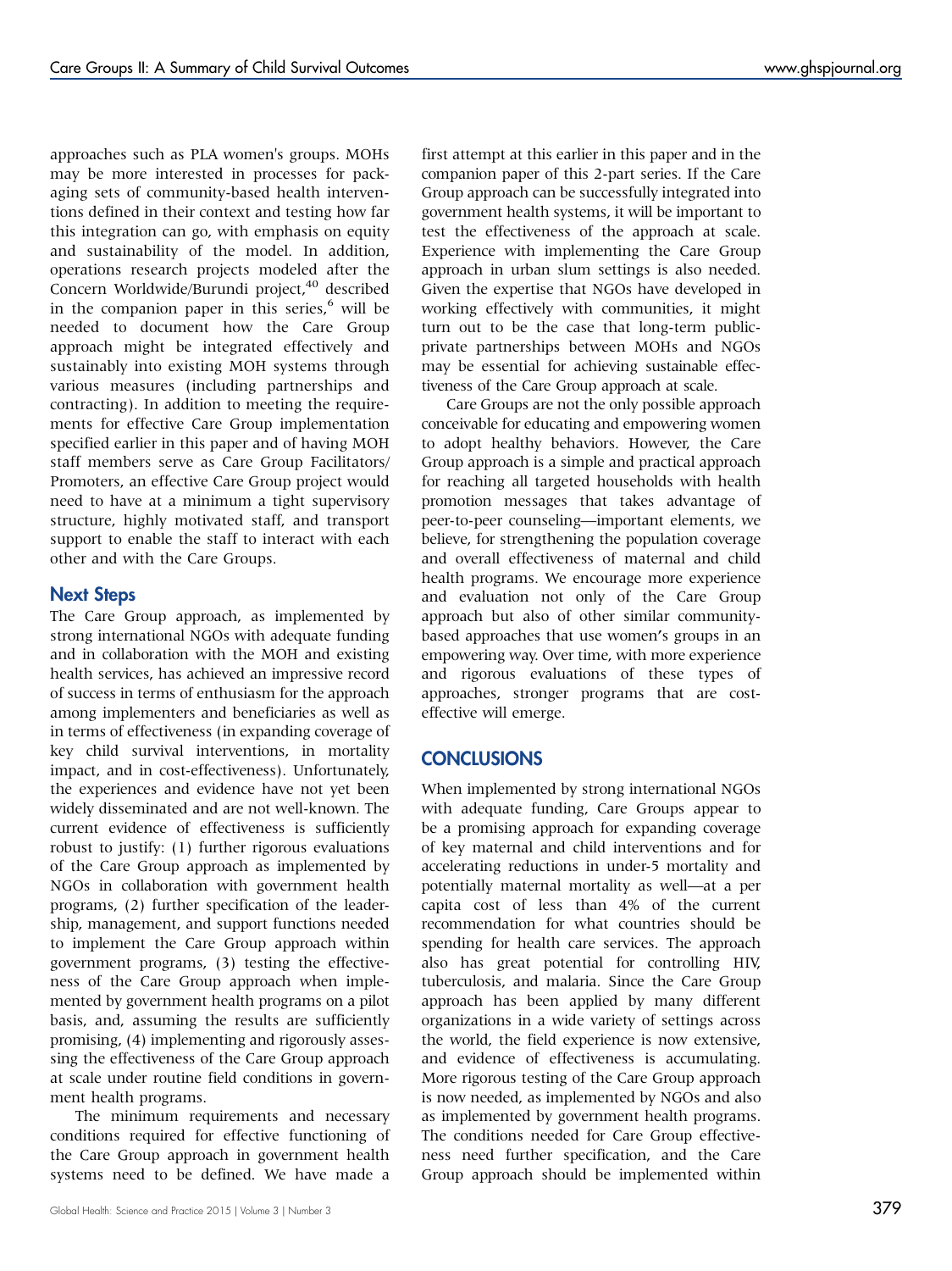government health systems on a small pilot scale to assess their feasibility and effectiveness and then, if promising, tested at scale. Assessing different ways of engaging NGOs in the process of government implementation may prove important as well.

Acknowledgments: We are grateful to the reviewers and editors for helpful comments on earlier versions of this paper.

Competing Interests: None declared.

#### **REFERENCES**

- 1. Bhutta ZA, Das JK, Rizvi A, Gaffey MF, Walker N, Horton S, et al; Lancet Nutrition Interventions Review Group; Maternal and Child Nutrition Study Group. Evidence-based interventions for improvement of maternal and child nutrition: what can be done and at what cost? Lancet. 2013;382(9890):452–477. [CrossRef.](http://dx.doi.org/10.1016/S0140-6736(13)60996-4) **[Medline](http://www.ncbi.nlm.nih.gov/pubmed/23746776)**
- 2. The Lancet. Evaluation: the top priority for global health. Lancet. 2010;375(9714):526. [CrossRef](http://dx.doi.org/10.1016/S0140-6736(10)60056-6). [Medline](http://www.ncbi.nlm.nih.gov/pubmed/20079530)
- 3. Bhutta ZA, Black RE. Global maternal, newborn, and child health—so near and yet so far. N Engl J Med. 2013;369(23): 2226–2235. [CrossRef](http://dx.doi.org/10.1056/NEJMra1111853). [Medline](http://www.ncbi.nlm.nih.gov/pubmed/24304052)
- 4. Perry H, Freeman P, Gupta S, Rassekh B. How effective is community-based primary health care in improving the health of children? Summary findings and report to the Expert Review Panel. [Washington (DC)]: American Public Health Association; 2009. Available from: [http://www.coregroup.org/storage/](http://www.coregroup.org/storage/documents/finalcbphcreport_july2009.pdf) [documents/finalcbphcreport\\_july2009.pdf](http://www.coregroup.org/storage/documents/finalcbphcreport_july2009.pdf)
- 5. Freeman P, Perry HB, Gupta SK, Rassekh B. Accelerating progress in achieving the millennium development goal for children through community-based approaches. Glob Public Health. 2012;7(4):400–419. [CrossRef.](http://dx.doi.org/10.1080/17441690903330305) [Medline](http://www.ncbi.nlm.nih.gov/pubmed/19890758)
- 6. Perry H, Morrow M, Borger S, Weiss J, DeCoster M, Davis T, et al. Care Groups I: an innovative community-based strategy for improving maternal, neonatal, and child health in resourceconstrained settings. Glob Health Sci Pract. 2015;3(3):358–369. **[CrossRef](http://dx.doi.org/10.9745/GHSP-D-15-00051)**
- 7. Edward A, Ernst P, Taylor C, Becker S, Mazive E, Perry H. Examining the evidence of under-five mortality reduction in a community-based programme in Gaza, Mozambique. Trans R Soc Trop Med Hyg. 2007;101(8):814–822. [CrossRef](http://dx.doi.org/10.1016/j.trstmh.2007.02.025). [Medline](http://www.ncbi.nlm.nih.gov/pubmed/17482222)
- 8. Ricca J, Prosnitz D, Perry H, Edward A, Morrow M, Ernst P, et al. Comparing estimates of child mortality reduction modelled in LiST with pregnancy history survey data for a community-based NGO project in Mozambique. BMC Public Health. 2011;11(Suppl 3): S35. [CrossRef.](http://dx.doi.org/10.1186/1471-2458-11-S3-S35) [Medline](http://www.ncbi.nlm.nih.gov/pubmed/21501454)
- 9. Gaspar M, Cossa H, Ribeiro dos Santos C, Manjate R, Schoemaker J. Moçambique, inquérito demográfico e de saúde, 1997. Calverton (MD): Macro International; 1998. Co-published by Instituto Nacional de Estatística (MZ). Available from: [http://](http://www.afro.who.int/index.php?option=com_docman&task=doc_download&gid=6796) [www.afro.who.int/index.php?option = com\\_docman&task = doc\\_](http://www.afro.who.int/index.php?option=com_docman&task=doc_download&gid=6796) [download&gid = 6796](http://www.afro.who.int/index.php?option=com_docman&task=doc_download&gid=6796)
- 10. Instituto Nacional de Estatistica (INE) (MZ); Ministerio da Saude (MISAU) (MZ); ICF International (ICFI). Moçambique inquérito demográfico e de saúde 2011. Calverton (MD): ICFI; 2013. Co-published by INE and MISAU . Available from: [http://](http://dhsprogram.com/pubs/pdf/FR266/FR266.pdf) [dhsprogram.com/pubs/pdf/FR266/FR266.pdf](http://dhsprogram.com/pubs/pdf/FR266/FR266.pdf)
- 11. Perry H, Sivan O, Bowman G, Casazza L, Edward A, Hansen K, et al. Averting childhood deaths in resource-constrained settings through engagement with the community: an example from

Cambodia. In: Gofin J,Gofin R, editors. Essentials of community health. Sudbury (MA): Jones and Bartlett; 2010. p. 169–74.

- 12. World Relief. "Light for Life" Child Survival Project, Kampong Cam Province (Cambodia): final evaluation (2003-2007). Baltimore (MD): World Relief; 2007.
- 13. Baer F. Final evaluation of the Tiweko Tose Child Survival Project. Baltimore (MD): World Relief; 2004. Available from: [http://](http://caregroups.info/docs/WRC_Malawi_CS_16_Final_Eval_2004.pdf) [caregroups.info/docs/WRC\\_Malawi\\_CS\\_16\\_Final\\_Eval\\_2004.pdf](http://caregroups.info/docs/WRC_Malawi_CS_16_Final_Eval_2004.pdf)
- 14. Capps JM. Rwanda ''Umucyo'' (Illumination) Child Survival Project: final evaluation report. Baltimore (MD): World Relief; 2006. Available from: [http://caregroups.info/docs/](http://caregroups.info/docs/WRC_Rwanda_Final_Eval_2006.pdf) [WRC\\_Rwanda\\_Final\\_Eval\\_2006.pdf](http://caregroups.info/docs/WRC_Rwanda_Final_Eval_2006.pdf).
- 15. Getahun H, Davis T. Using Care Groups to build resilience in food security and community health programs. Presented at: Food Security and Nutrition Network East Africa Knowledge Sharing Meeting; 2012 Jun 11–13; Addis Ababa, Ethiopia. Abstract available from: [http://www.fsnnetwork.org/](http://www.fsnnetwork.org/document/using-care-groups-build-resilience-food-security-and-community-health-programs) [document/using-care-groups-build-resilience-food-security-and](http://www.fsnnetwork.org/document/using-care-groups-build-resilience-food-security-and-community-health-programs)[community-health-programs](http://www.fsnnetwork.org/document/using-care-groups-build-resilience-food-security-and-community-health-programs)
- 16. Walker N, Tam Y, Friberg IK. Overview of the Lives Saved Tool (LiST). BMC Public Health. 2013;13(Suppl 3):S1. [CrossRef](http://dx.doi.org/10.1186/1471-2458-13-S3-S1). [Medline](http://www.ncbi.nlm.nih.gov/pubmed/24564438)
- 17. Ricca J, Morris S. 13 USAID-supported NGO projects saved 10,000 lives in 4 years: applying the Bellagio Study Group methodology to real project data. Poster presented at: Tracking Progress in Child Survival: Countdown to 2015; 2005 Dec 13–14; London. Poster available from: [http://www.](http://www.countdown2015mnch.org/2005conference/alldocs/Ricca.ppt) [countdown2015mnch.org/2005conference/alldocs/Ricca.ppt](http://www.countdown2015mnch.org/2005conference/alldocs/Ricca.ppt)
- 18. Davis TP Jr, Wetzel C, Hernandez Avilan E, de Mendoza Lopes C, Chase RP, Winch PJ, et al. Reducing child global undernutrition at scale in Sofala Province, Mozambique, using Care Group Volunteers to communicate health messages to mothers. Glob Health Sci Pract. 2013;1(1):35–51. [CrossRef.](http://dx.doi.org/10.9745/GHSP-D-12-00045) **[Medline](http://www.ncbi.nlm.nih.gov/pubmed/25276516)**
- 19. Lindquist ED, George CM, Perin J, Neiswender de Calani KJ, Norman WR, Davis TP Jr, et al. A cluster randomized controlled trial to reduce childhood diarrhea using hollow fiber water filter and/or hygiene-sanitation educational interventions. Am J Trop Med Hyg. 2014;91(1):190–197. [CrossRef](http://dx.doi.org/10.4269/ajtmh.13-0568). [Medline](http://www.ncbi.nlm.nih.gov/pubmed/24865680)
- 20. George C, Vignola E, Ricca J, Perin J, Perry H. Evaluation of the effectiveness of Care Groups in expanding population coverage of key child survival interventions and reducing under-5 mortality: a comparative analysis using the Lives Saved Tool (LiST). BMC Public Health. Forthcoming 2015.
- 21. Ricca J, Kureshy N, Leban K, Prosnitz D, Ryan L. Communitybased intervention packages facilitated by NGOs demonstrate plausible evidence for child mortality impact. Health Policy Plan. 2014;29(2):204–216. [Medline](http://www.ncbi.nlm.nih.gov/pubmed/23434515)
- 22. Care Groups Info: Everything you've wanted to know about Care Groups [Internet]. Washington (DC): CORE Group; c2010–15. Care Group results reports; [cited 2015 Jul 22] . Available from: <http://www.caregroupinfo.org>
- 23. Centre on Global Health Security Working Group on Health Financing. Shared responsibilities for health: a coherent framework for health financing. Final report of the Centre on Global Health Security Working Group on Health Financing. London: Chatham House, the Royal Institute of International Affairs; 2014. Available from: [http://www.chathamhouse.org/](http://www.chathamhouse.org/sites/files/chathamhouse/field/field_document/20140521HealthFinancing.pdf) [sites/files/chathamhouse/field/field\\_document/20140521](http://www.chathamhouse.org/sites/files/chathamhouse/field/field_document/20140521HealthFinancing.pdf) [HealthFinancing.pdf](http://www.chathamhouse.org/sites/files/chathamhouse/field/field_document/20140521HealthFinancing.pdf)
- 24. World Health Organization (WHO) [Internet]. Geneva: WHO; c2015. Cost-effectiveness thresholds. 2005 [cited 2015 Jul 1]; [about 1 screen]. Available from: [http://www.who.int/choice/](http://www.who.int/choice/costs/CER_thresholds/en/) [costs/CER\\_thresholds/en/](http://www.who.int/choice/costs/CER_thresholds/en/)